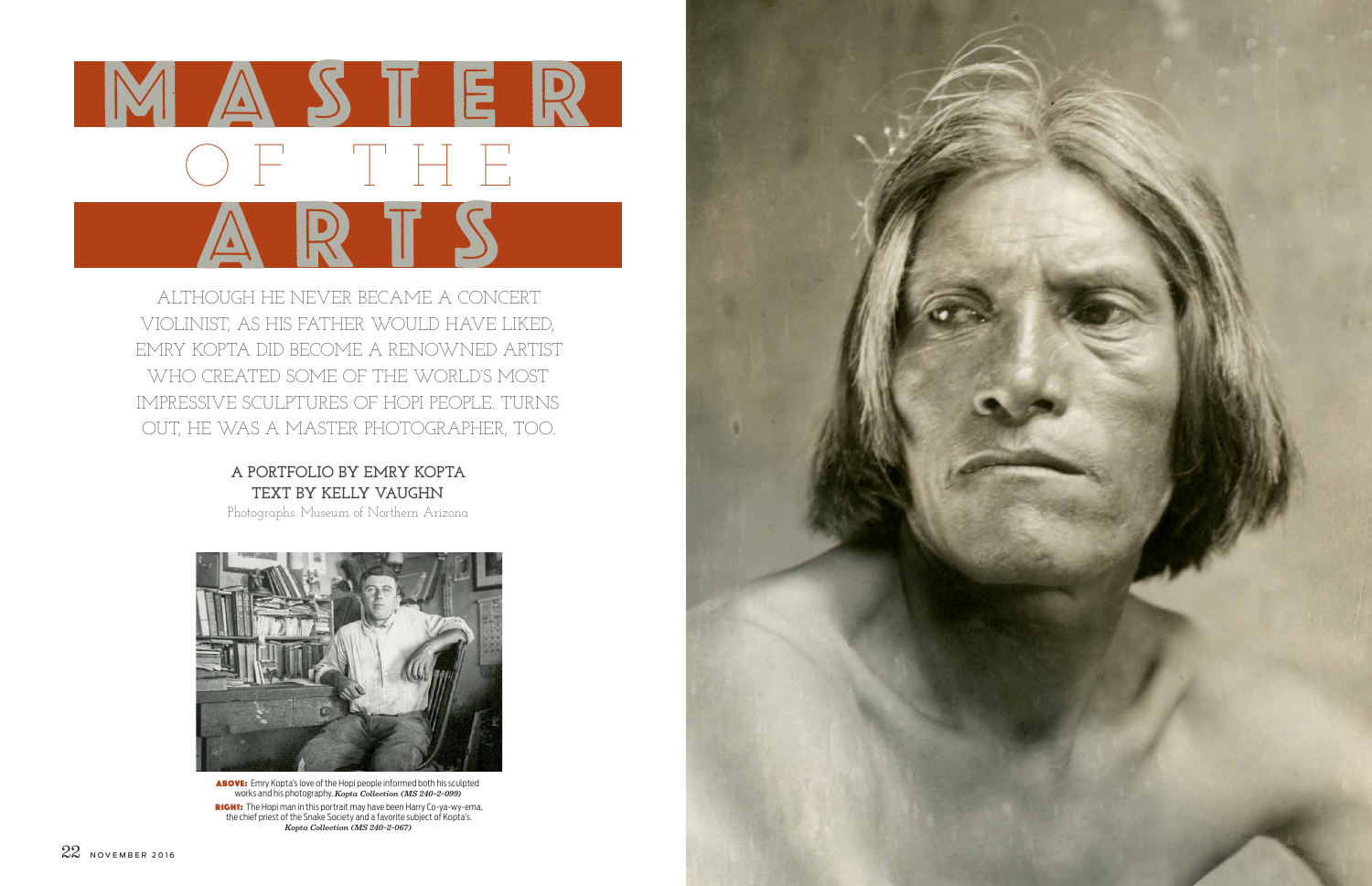

MRY KOPTA WAS NEVER GOING TO BE A CONCERT violinist. Not according to his father, anyway. "When he was well along in his training he played a concert piece for his father — and promptly was told that he was not good enough, and probably never would be," wrote Walter Collins O'Kane in the August 1957 issue of *Arizona Highways*. "The boy took the verdict at full value, gave up the violin and turned to sculpture."

For Kopta's collectors, that turning point in his life proved fortuitous. In the decades that followed, the young artist created some of the most iconic representations of the Hopi people in art history.

While visiting his father's ranch in California's Sacramento Valley, the Austria-born Kopta was pinned under a horse-drawn wagon. The acci dent crushed his knee and left him with a limp that would characterize his walk for the remainder of his life. Shortly thereafter, in 1904, Kopta enrolled in the Mark Hopkins Institute of Art in San Francisco. By 1911, he'd finished his studies and moved to Los Angeles, where he met Arizona painter Lon Megargee.

In 1912, John Lorenzo Hubbell invited the two artists to his trading post on the Navajo Nation in Northeastern Arizona. Together with artist Wil liam R. Leigh, they journeyed to Polacca, on Hopi Tribe land. There, Kopta fell in love with the people, rented a room and studio space from a member of the community, and decided to close out his affairs in Los Angeles.

And so he began sculpting the Hopi people.

"He was considered a great friend of the Hopis," says artist Ed Mell, who has a collection of five Kopta sculptures. Among them is a bust of Harry Co-ya-wy-ema, the chief priest of the Snake Society. A photo of the bust accompanies O'Kane's 1957 *Arizona Highways* story.

But in addition to casting great sculptures, Kopta also began pho tographing the people, landscapes and cultures that surrounded him. Decades later, Mell came across a collection of Kopta's photographs in an unlikely situation.

"It's interesting," he says. "My younger brother, Lee, found them at a yard sale in Phoenix's Coronado neighborhood. That was 30 years ago."

As he looked through the images, Mell realized that he'd seen some of the work before — in that old issue of *Arizona Highways*.

"I went, 'I know I've seen this,'" he says. "I found the article and realized who Kopta was. I was unraveling a mystery — discovering different things about the images, who he may have been with, where he was. He did a lot of notations on the back of the images — he had beautiful handwriting."

Kopta used many of the photos as studies for his sculptures, which are installed in the Phoenix area, including at Steele Indian School Park, the Arizona Biltmore and Arizona State University. The latter is the home of a Kopta fountain in front of Old Main on ASU's Tempe campus.

Kopta died in Phoenix in 1953, but his wife, Anna, whom he met at the Phoenix Indian School, continued his advocacy work on behalf of Ari zona's Native people and was instrumental in having Hubbell Trading Post designated a national historic site in 1965.



Hopi men sit on the roof of a pueblo building. *Kopta Collection* 

*(MS 240-2-377) EDITOR'S NOTE: Unfortunately, most of these photos do not include the names of those pictured or when and where they were made. If you recognize someone, drop us a line and tell us what you know about him or her.*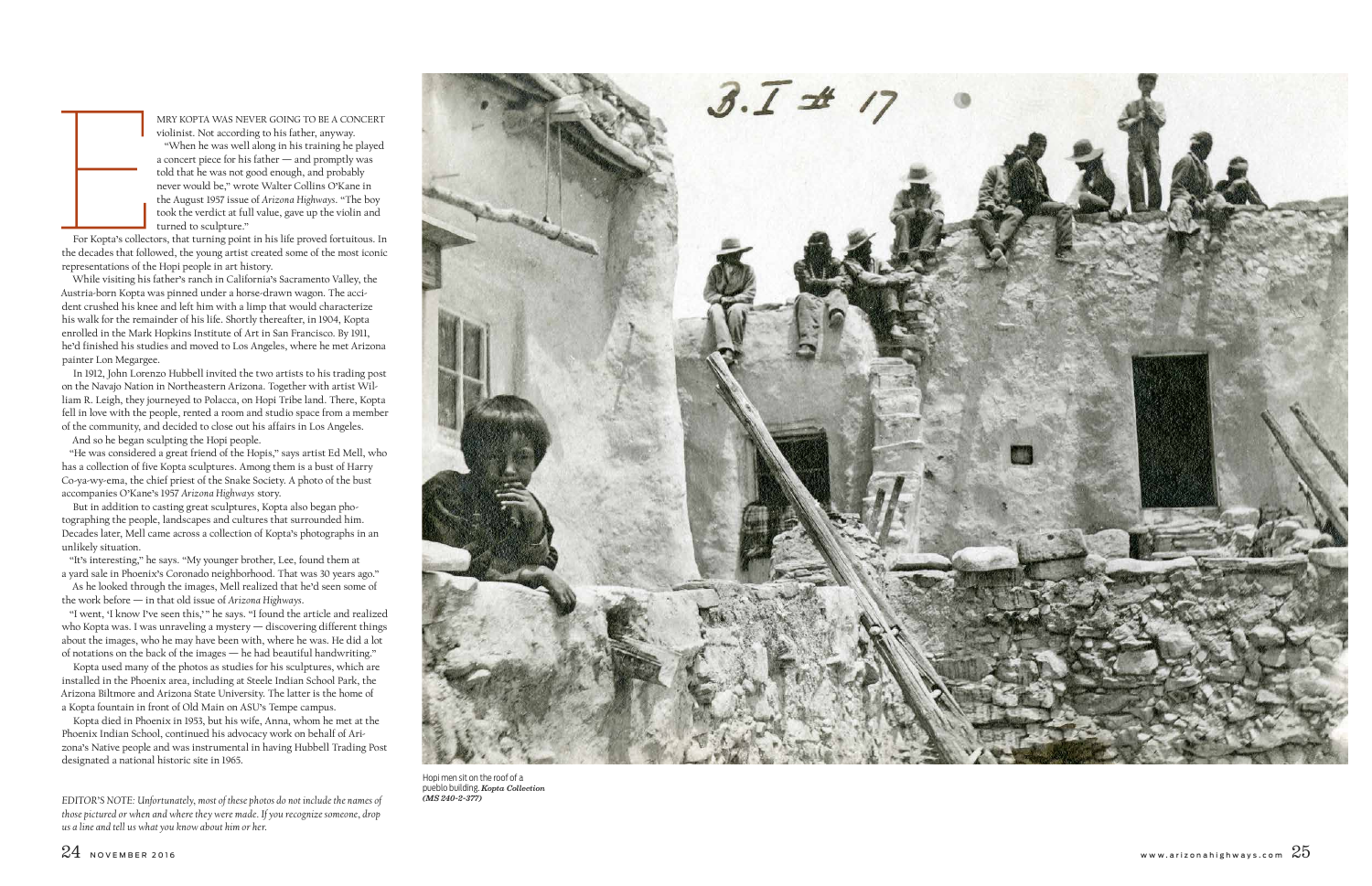

**LEFT:** Kopta photographed this Hopi maiden with her hair in whorls — the traditional hairstyle for unmarried women. *Kopta Collection (MS 240-2-060)*

RIGHT: A young Hopi woman carries a baby, wrapped in a blanket, on her back. *Kopta Collection (MS 240-2-145)*

**BELOW:** Kopta's close relationships with Hopi families enabled him to make intimate portraits, such as this image of a young girl. *Kopta Collection (MS 240-2-191)*



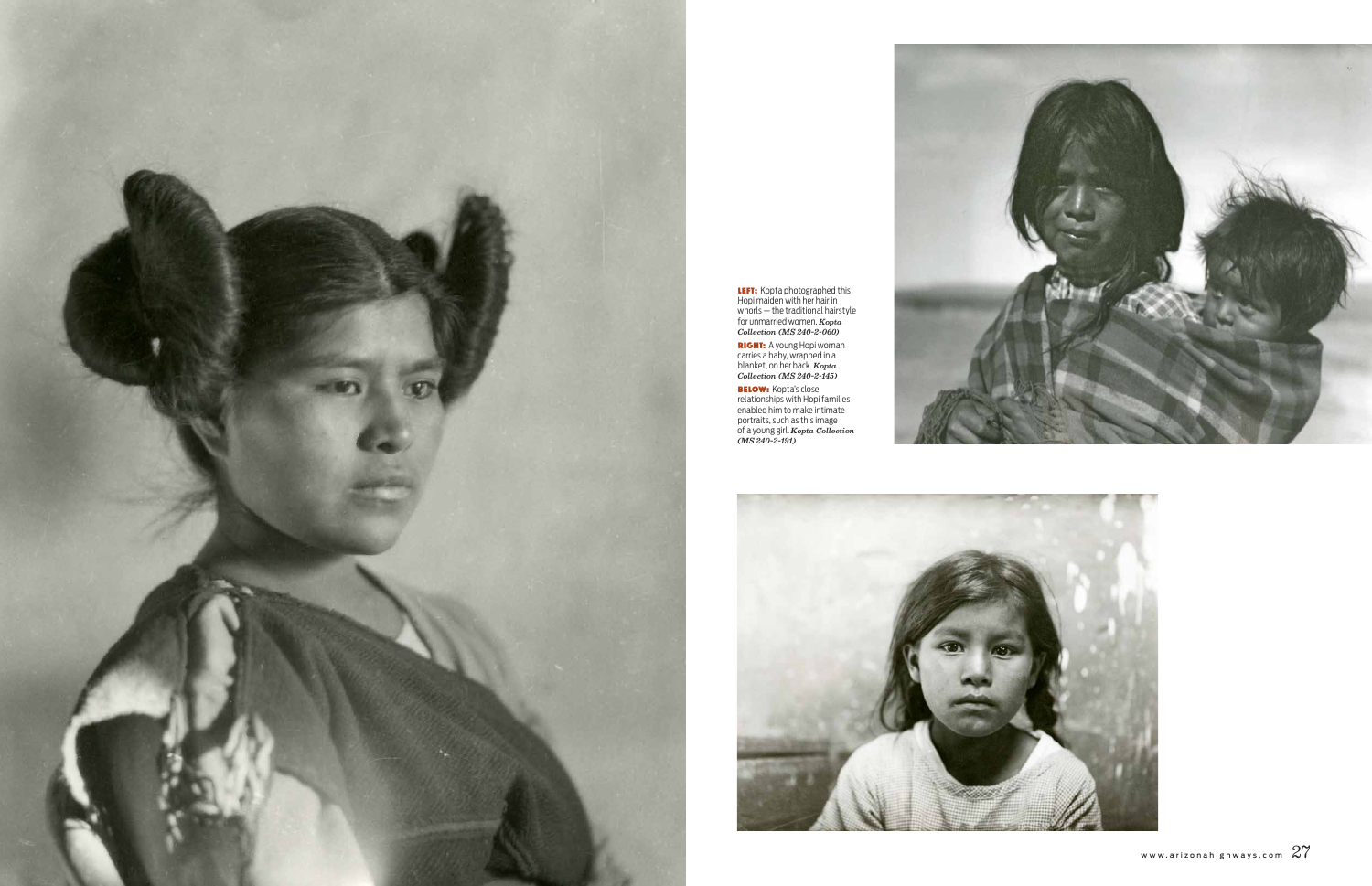



Kopta returned to his muse, Harry Co-ya-wy-ema, for this photograph, made at Kopta's studio in Polacca. *Kopta Collection (MS 240-2-193)*